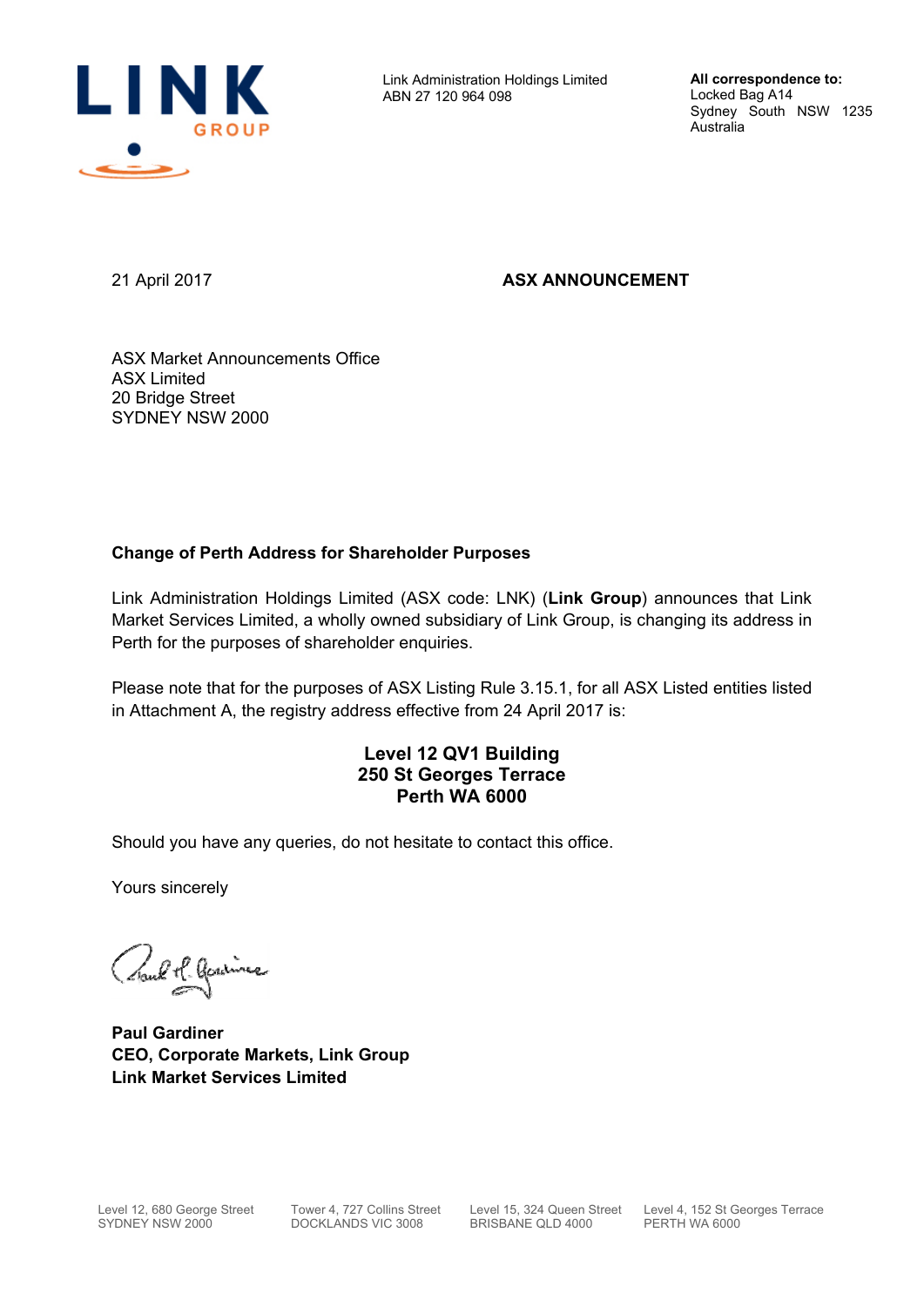## **Attachment A**

| <b>ASX</b><br>Code | <b>Client</b>                                   |
|--------------------|-------------------------------------------------|
| 1ST                | 1st Group Limited                               |
| <b>AFG</b>         | <b>Australian Finance Group Limited</b>         |
| <b>AFR</b>         | African Energy Resources Limited                |
| <b>AHG</b>         | Automotive Holdings Group Limited               |
| <b>AHL</b>         | <b>AHAlife Holdings Limited</b>                 |
| <b>AJC</b>         | <b>Acacia Coal Limited</b>                      |
| <b>AJM</b>         | <b>Altura Mining Limited</b>                    |
| <b>AJY</b>         | <b>Asaplus Resources Limited</b>                |
| <b>AQG</b>         | Alacer Gold Corp                                |
| <b>ARU</b>         | <b>Arafura Resources Limited</b>                |
| <b>AWV</b>         | <b>Anova Metals Limited</b>                     |
| <b>BGG</b>         | <b>Blackgold International Holdings Limited</b> |
| <b>BGH</b>         | <b>Bligh Resources Limited</b>                  |
| <b>BRU</b>         | <b>Buru Energy Limited</b>                      |
| <b>BUD</b>         | <b>Buddy Platform Ltd</b>                       |
| <b>CBS</b>         | <b>Cabral Resources Limited</b>                 |
| <b>CVN</b>         | <b>Carnarvon Petroleum Limited</b>              |
| <b>CXX</b>         | <b>Cradle Resources Limited</b>                 |
| <b>CZL</b>         | <b>Consolidated Zinc Limited</b>                |
| <b>DEM</b>         | De.Mem Ltd                                      |
| <b>DMC</b>         | Digimatic Group Ltd                             |
| <b>EGO</b>         | Empire Oil & Gas NL                             |
| <b>EHL</b>         | <b>Emeco Holdings Limited</b>                   |
| ERJ                | Enerji Ltd                                      |
| <b>ESE</b>         | eSense-Lab Ltd                                  |
| <b>EVE</b>         | <b>EVE Investments Limited</b>                  |
| <b>FEL</b>         | <b>FE Limited</b>                               |
| <b>FMG</b>         | Fortescue Metals Group Ltd                      |
| <b>FRC</b>         | <b>Forte Consolidated Limited</b>               |
| <b>GBG</b>         | <b>Gindalbie Metals Limited</b>                 |
| <b>GMR</b>         | <b>Golden Rim Resources Limited</b>             |
| <b>HJB</b>         | <b>HJB Corporation Limited</b>                  |
| <b>HZR</b>         | <b>Hazer Group Limited</b>                      |
| <b>IBN</b>         | iBuyNew Group Limited                           |
| C                  | iCandy Interactive Limited                      |
| <b>ICT</b>         | iCollege Limited                                |
| <b>IHS</b>         | <b>Interpose Holdings Limited</b>               |
| <b>IOG</b>         | Incremental Oil & Gas Limited                   |
| <b>JKL</b>         | JustKapital Limited                             |
| <b>KAS</b>         | Kasbah Resources Limited                        |
| <b>KFE</b>         | Kogi Iron Limited                               |
| <b>KLO</b>         | Kingsland Global Ltd                            |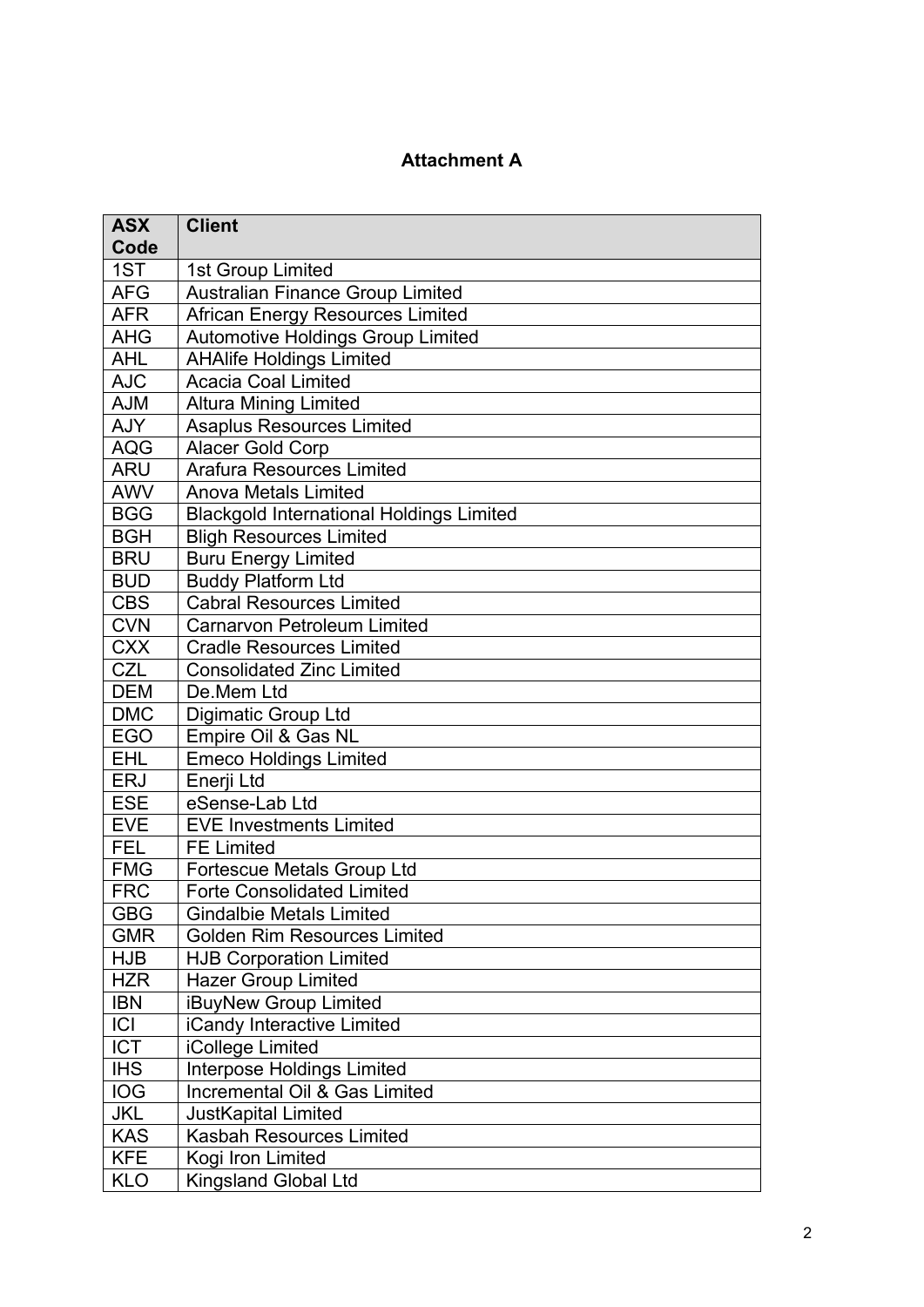| <b>ASX</b>       | <b>Client</b>                           |
|------------------|-----------------------------------------|
| Code             |                                         |
| <b>KNL</b>       | <b>Kibaran Resources Limited</b>        |
| <b>KOR</b>       | <b>Korab Resources Limited</b>          |
| <b>LCD</b>       | <b>Latitude Consolidated Limited</b>    |
| <b>LNG</b>       | <b>Liquefied Natural Gas Limited</b>    |
| <b>LVT</b>       | <b>LiveTiles Limited</b>                |
| <b>MBT</b>       | <b>Mission NewEnergy Limited</b>        |
| <b>MCE</b>       | Matrix Composites & Engineering Limited |
| <b>MCT</b>       | <b>Metalicity Limited</b>               |
| <b>MDD</b>       | <b>Mandalong Resources Limited</b>      |
| MIH              | <b>MNC Media Investment Ltd</b>         |
| <b>MOQ</b>       | <b>MOQ Limited</b>                      |
| <b>MOY</b>       | <b>Millennium Minerals Limited</b>      |
| <b>MRC</b>       | <b>Mineral Commodities Ltd</b>          |
| <b>MRQ</b>       | <b>MRG Metals Limited</b>               |
| N <sub>1</sub> H | N1 Holdings Limited                     |
| <b>NAE</b>       | New Age Exploration Limited             |
| <b>NGY</b>       | <b>NuEnergy Gas Limited</b>             |
| <b>NMG</b>       | <b>NMG Corporation Limited</b>          |
| <b>NOR</b>       | Norwood Systems Limited                 |
| <b>NST</b>       | <b>Northern Star Resources Limited</b>  |
| <b>NWH</b>       | <b>NRW Holdings Limited</b>             |
| <b>OEC</b>       | <b>Orbital Corporation Limited</b>      |
| <b>OEL</b>       | <b>Otto Energy Limited</b>              |
| <b>OEX</b>       | <b>Oilex Limited</b>                    |
| <b>ORN</b>       | Orion Gold NL                           |
| <b>PDI</b>       | <b>Predictive Discovery Limited</b>     |
| <b>PEK</b>       | <b>Peak Resources Limited</b>           |
| <b>PEN</b>       | Peninsula Energy Limited                |
| <b>PEX</b>       | <b>Peel Mining Limited</b>              |
| <b>PGM</b>       | <b>Platina Resources Limited</b>        |
| <b>PNC</b>       | <b>Pioneer Credit Limited</b>           |
| <b>POW</b>       | Protean Wave Energy Ltd                 |
| <b>POZ</b>       | <b>POZ Minerals Limited</b>             |
| <b>PSC</b>       | <b>Prospect Resources Limited</b>       |
| <b>PVE</b>       | Po Valley Energy Limited                |
| <b>PZC</b>       | Pan Asia Corporation Ltd                |
| QIN              | <b>Quintis Ltd</b>                      |
| <b>QUR</b>       | <b>Quantum Resources Limited</b>        |
| <b>RAP</b>       | <b>Resapp Health Limited</b>            |
| <b>RBX</b>       | <b>Resource Base Limited</b>            |
| <b>RCF</b>       | <b>Redcliffe Resources Limited</b>      |
| <b>RGI</b>       | Roto-Gro International Limited          |
| <b>RHP</b>       | <b>Rhipe Limited</b>                    |
| <b>ROG</b>       | Red Sky Energy Limited                  |
| <b>SEH</b>       | Sino Gas & Energy Holdings Limited      |
| <b>SFX</b>       | <b>Sheffield Resources Limited</b>      |